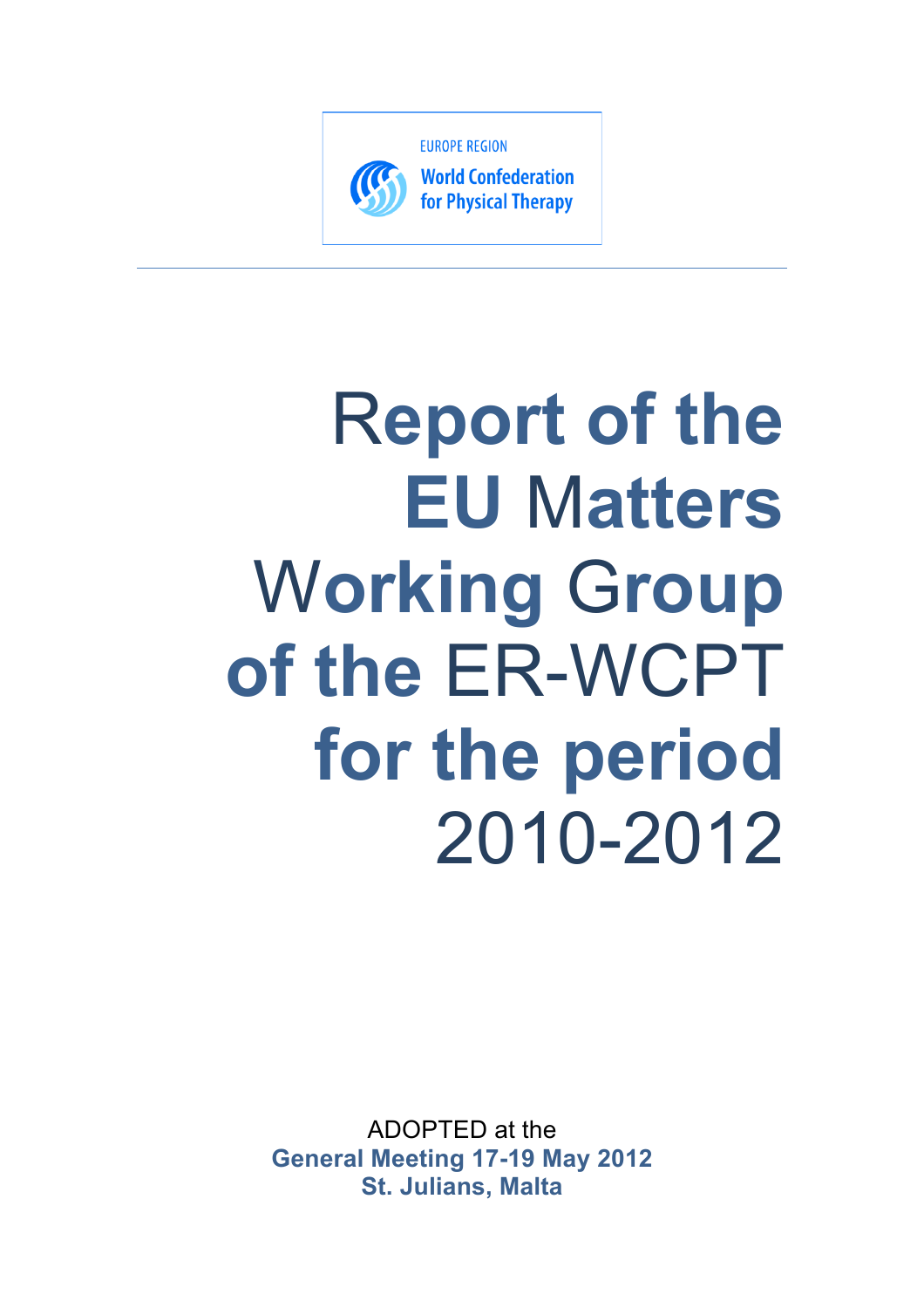# **REPORT OF THE EU MATTERS WORKING GROUP OF THE ER-WCPT FOR THE PERIOD 2010-2012**

# **European Region of the World Confederation for Physical Therapy (WCPT) European Union Matters WG**

#### **Introduction**

As Chairman of the EU Matters working group, I would like to thank all members of the group for the appreciated work delivered at this General Meeting. Also, I would like to thank the General Secretary, the Member Organisations and the members of the EU Matters Working Group for their efforts of sustaining the important work.

The main objectives of the EU Working Group are to maintain a high profile and to be a permanent observatory to new and changing regulations and issues related to the physiotherapy profession within the European Region of the WCPT (ER-WCPT). Fostering for cooperation with the European Commission and Parliament is vital in a continuously expanding European region.

#### **Members**

The members of the EU Matters WG appointed in June 2010:

- Roland Craps, First Vice Chairman of the European Region of WCPT as Chairman of the EU Matters Working Group, Belgium
- Reinhard Beirkircher, Austria
- Anna Kukka, Finland
- Francis Hebting, France
- Hans Krijgsman, the Netherlands
- Natalie Beswetherick, UK

The General Secretary of the Europe Region of the WCPT worked with the group and attended all its meetings. Residing in the same country as the chairman of the EU Matters WG was an advantage for communication and for attending the increased meetings organised in Brussels.

#### **Terms of Reference and activities**

The EU Matters WG established a working plan for implementation of the recommended actions and activities approved by the General Meeting in Berlin in 2010 within the timescale and with the aim to present the reports and results at the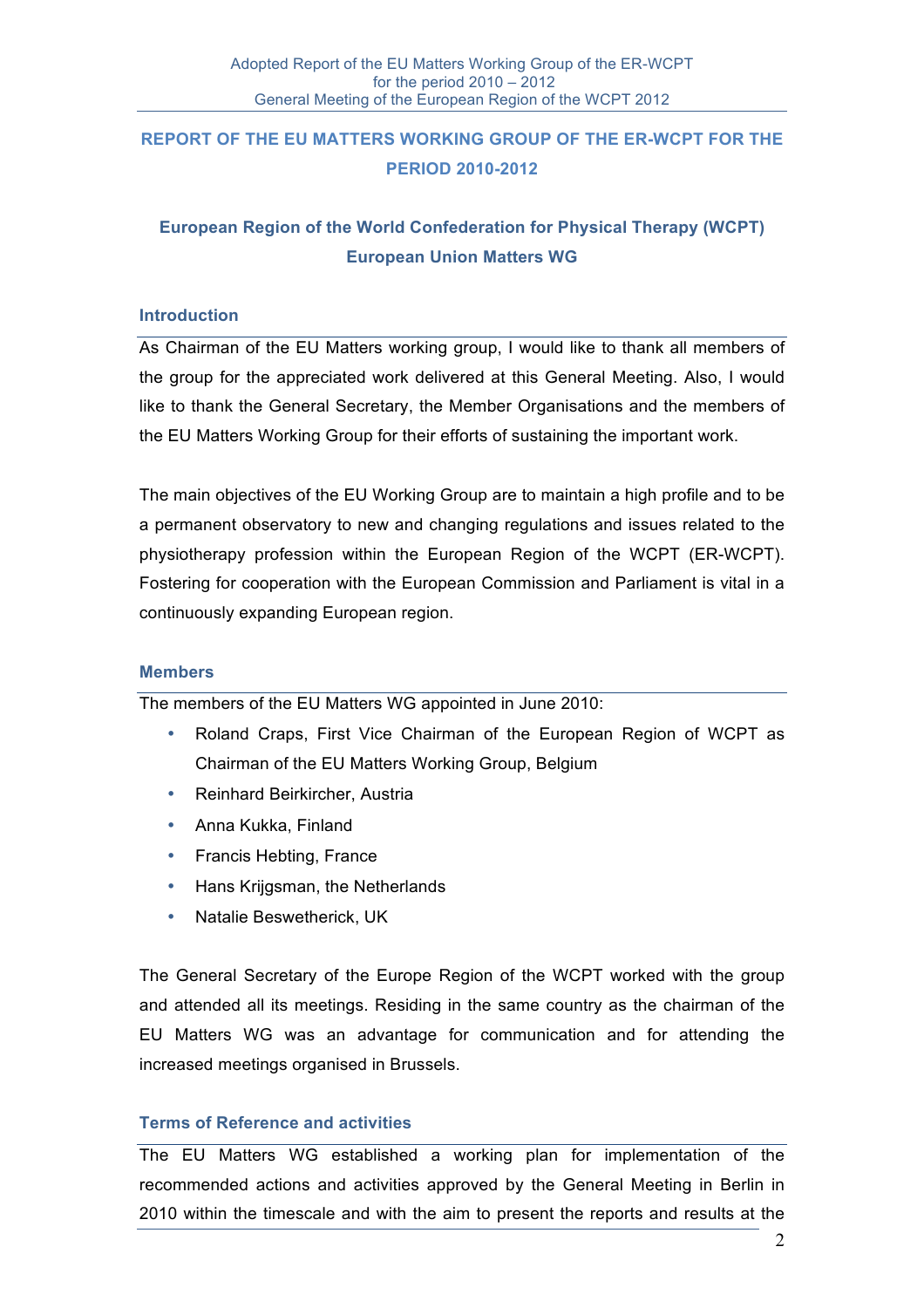next General Meeting in Malta 2012. Four meetings were held during the period 2010-2012.

The EU WG members agreed the activities and the distribution of responsibilities as follows:

- **1. EU Legislation related to the profession of physiotherapy and the users of its services**
	- 1.1. Continue following up the implementation of the Directive on Recognition of Professional qualifications
		- Lead: Natalie Beswetherick / Helper: Hans Krijgsman and David Gorria
	- 1.2. Monitor developments of the Directive on Patients Right in Cross Border

Lead: Anna Kukka / Helper: David Gorría

- 1.3. Follow up the developments of e-Health legislation at EU level Lead: Hans Krijgsman / Helper: Roland Craps
- 1.4. Providing general information about the enlargement of the EU Lead: Roland Craps / Helper: David Gorría

# **2. EU Policy related to the profession of physiotherapy and the users of its services.**

- 2.1. European Health Workforce
	- Lead: Roland Craps / Helper: David Gorría
- 2.2. Monitor the implementation of the Migration Policy at national level Lead: Francis Hebting / Helper: Roland Craps

# **3. Development of information resources and policies**

3.1. Develop resources/policies for approval at the General Meeting / Info Tool

Lead: Hans Krijgsman / Helper: Natalie Beswetherick and David Gorría

- 3.2. Identify and disseminate other sources of information relevant to MOs on EU matters (Monitor migration of PTs in the EU ) Lead: Roland Craps
- 3.3. Update of the ER-WCPT website EU Matters button Lead: All WG members
- 3.4. Monitor developments in electronic patient record keeping in collaboration with the PI WG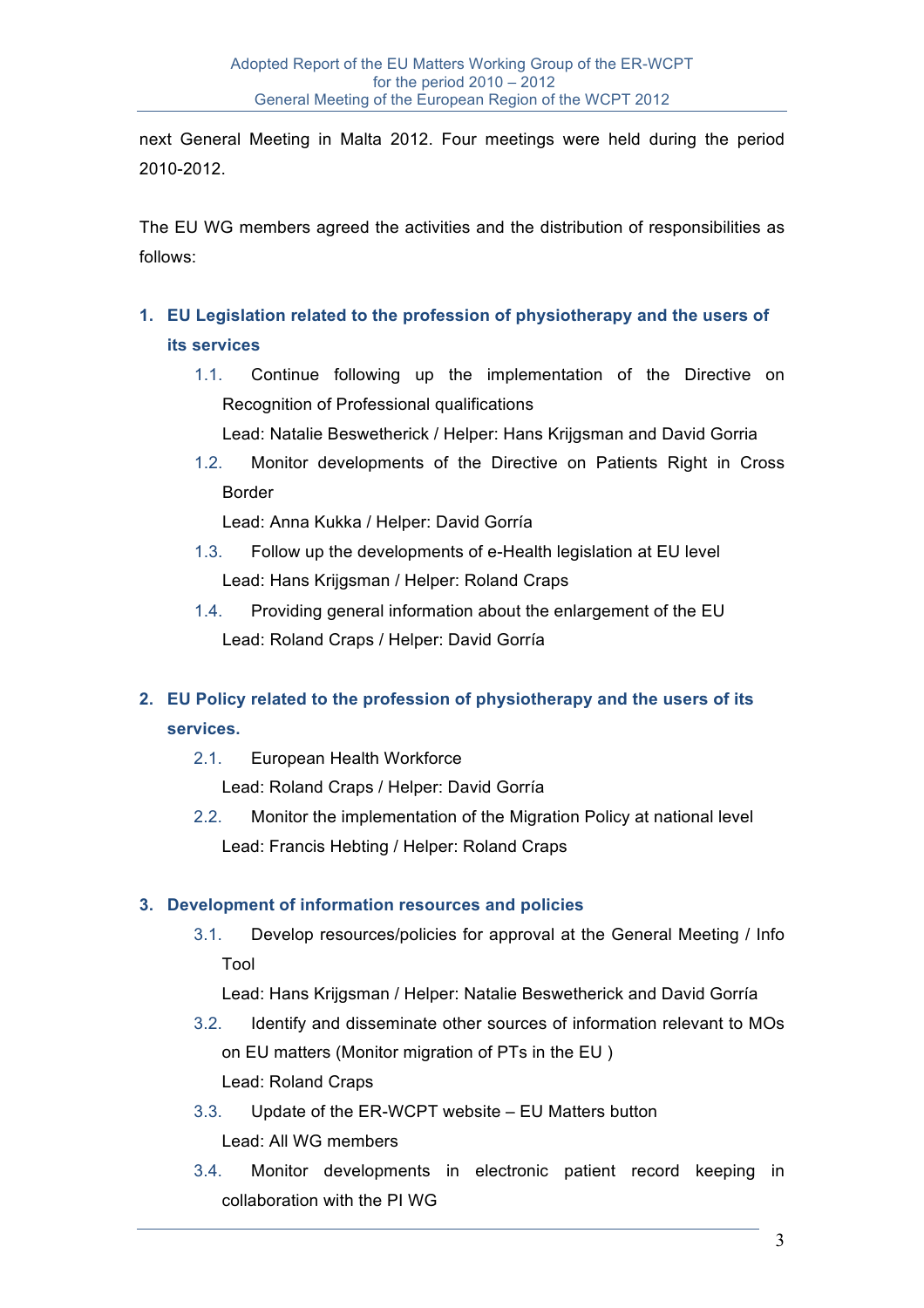Lead: Roland Craps / Helper: Hans Krijgsman

**4. Liaisons with health professionals and organisations at EU level**

Lead: Roland Craps / Helper: David Gorria

- 4.1. European Health Policy Forum
- 4.2. EPHA
- 4.3. Be proactive with the EU by proving material from the ER-WCPT.

## **5. Liaisons with health other WGs in the ER-WCPT**

- 5.1. ER-WCPT Glossary of terms
	- Lead: All WG members
- 5.2. Collaboration with the PI WG in the Keep active / Keep healthy document.

Lead: Natalie Beswetherick / Helpers: all WG members

5.3. Revise the Health Policy Statement of the ER-WCPT in collaboration with the PI WG. Recognising the role of physiotherapy in public health and the 2020 EU strategy Lead: Anna Kukka / Francis Hebting.

At the meeting in St. Julians (Malta), September 2011, some responsibilities were revised and several tasks have been reappointed between the members of the

#### **Meetings**

group.

The first meeting of the EU Working Group was held in Brussels, Belgium, on 17-18 September 2010. The venue was the secretariat of the ER-WCPT.

Other meetings took place on

- 18 and 19 February 2011 in Amsterdam, the Netherlands.
- 9 and 11 September 2011, joint meeting of all Working Groups in St.Julians, Malta
- 10 September 2011 in St.Julians, Malta
- 20 and 21 January 2012 in London, UK.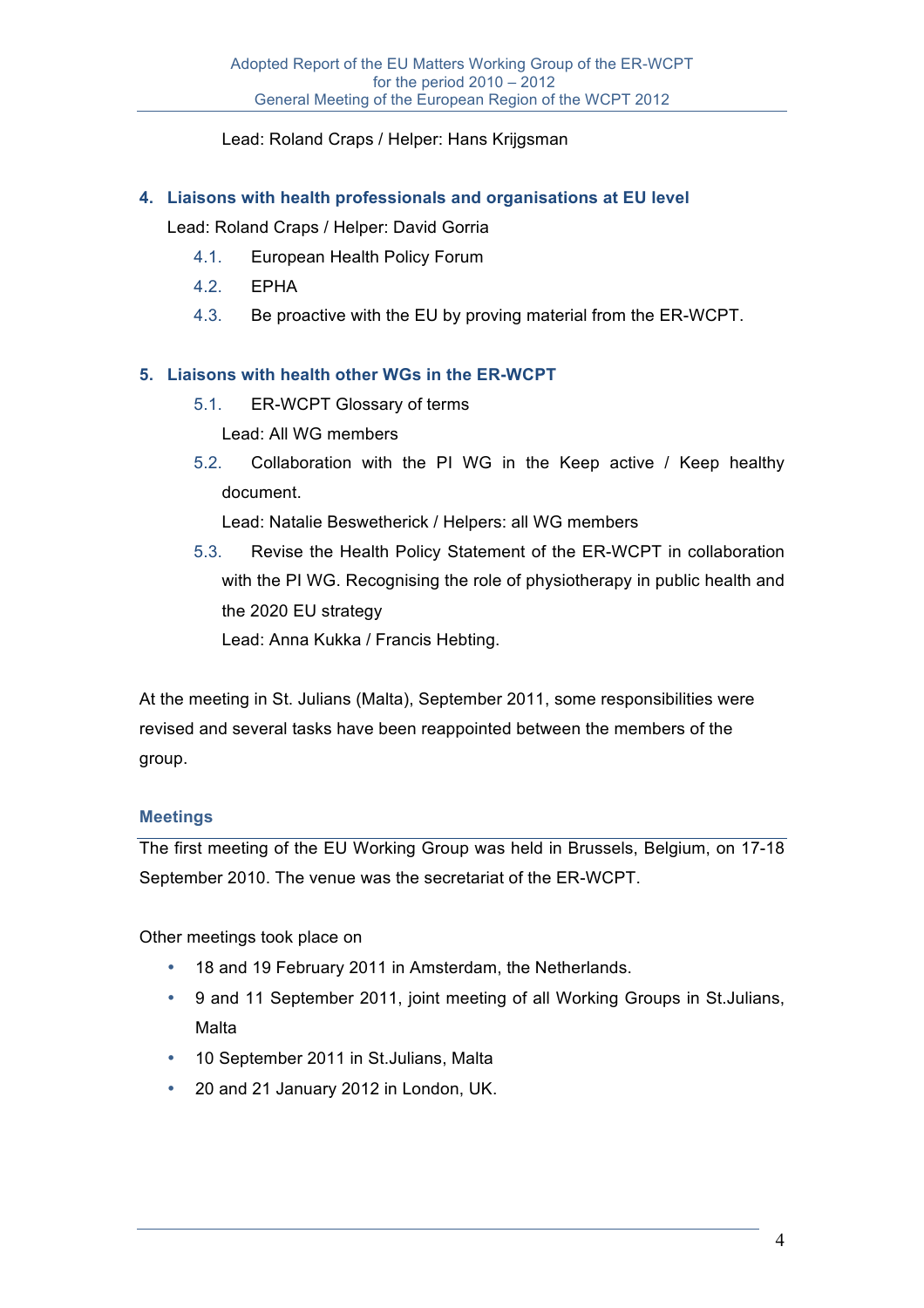#### **Activities**

# **1. EU Legislation related to the profession of physiotherapy and the users of its services**

1.1 Continue following up the implementation of the Directive on Recognition of Professional qualifications

Responsible: Natalie Beswetherick, Hans Krijgsman, Roland Craps and David Gorría

Following the recommendation approved at the 2010 GM on this matter, the EU WG members agreed to continue following up the implementation and evaluation of the Directive on Recognition of Professional Qualifications.

A dedicated report, entitled: *"Information Paper on the Directive on Recognition of Professional Qualifications"* has been prepared for the MOs to be presented for information at the 2012 GM

1.2 Monitor developments of the Directive on Patients Right in Cross Border Responsible: Anna Kukka

For the period 2010 – 2012, and according to the recommendation approved at the 2010 GM on this matter, the EU WG members agreed to continue following up the developments of the draft Directive on Patients Rights in Cross Border Health care. The WG was informed about the activities developed by the WG previously on this matter and also about political problems within the EU to reaching a political agreement on a common position.

The WG agreed to review all the information gathered and developed on this matter and be alert to react when new political developments would take place at EU level.

The EU Presidency negotiated with the European Parliament on the Cross-border Healthcare Directive and reached an agreement. The Directive on Patients' Rights in Cross-border Healthcare has been approved on 19 January 2011.

Commissioner for Health and Consumer Policy, Mr. John Dalli, stated that a questions and answers document on the Directive which clarified the benefits had been developed in all EU languages. The WG agreed to inform the MOs about it by sending the link to the questions and answers and the final text of the Directive.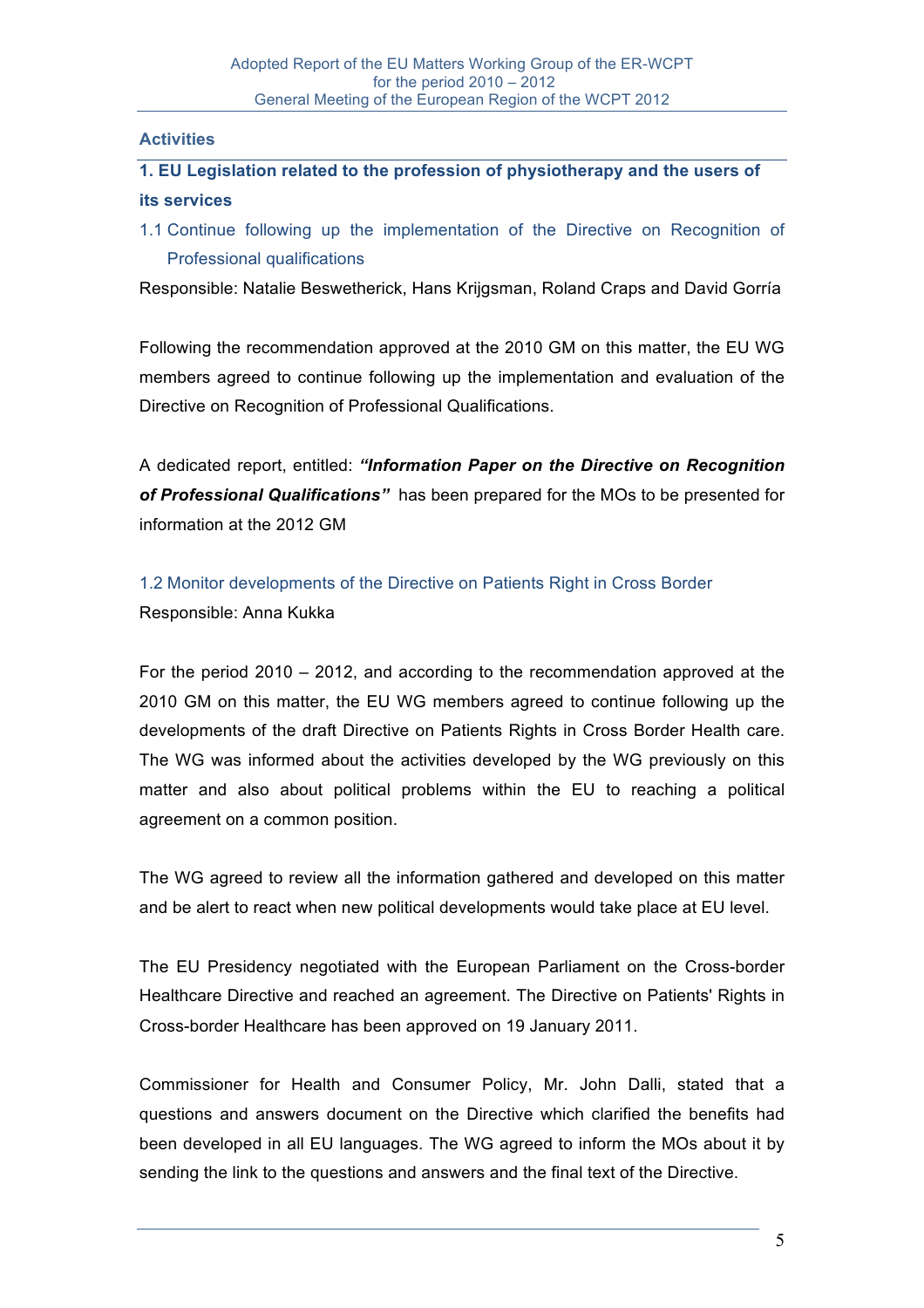The Directive should be implemented from August 2011 by the EU countries within the next 30 months after its approval. The WG would follow up the implementation phase and possible implications for physiotherapists. The MOs have been informed about the approval of this Directive on 23 February 2011 and the information was put on the ER-WCPT website.

On 4 October 2011, the EU Commission presented a Video on Patients' Rights in Cross-border Healthcare available in all EU official languages.

The European Commission adopted on 22 December 2011 a decision establishing an eHealth Network, as foreseen by the Directive (2011/24/EU) on Patients' Rights in Cross-border Healthcare. For the first time the EU legislation includes provisions on eHealth with clear objectives to find modern, innovative solutions for providing better and safer healthcare for all Europeans.

Source, last consulted 19/02/2012:

http://www.europarl.europa.eu/sides/getDoc.do?pubRef=- //EP//TEXT+TA+20110119+ITEMS+DOC+XML+V0//EN&language=EN#sdocta1

1.3 Follow up the developments of e-Health legislation at EU level Responsible: Hans Krijgsman and Roland Craps

The responsible persons would discuss about witch information on this matter is relevant for physiotherapists. Information should be gathered and presented to the Member Organisations. As a starting point, it was also agreed that information would be focused on patients cross border, inter-operability and patients' safety and records.

The EU WG discussed this matter and agreed to recommend to the ER-WCPT Executive Committee to have a discussion session at the 2012 GM on the following topic: "Are we using new technologies to improve the care provided to patients?".

Natalie Beswetherick and Hans Krijgsman prepared a presentation for this discussion session.

See: http://ec.europa.eu/health/ehealth/policy/index\_en.htm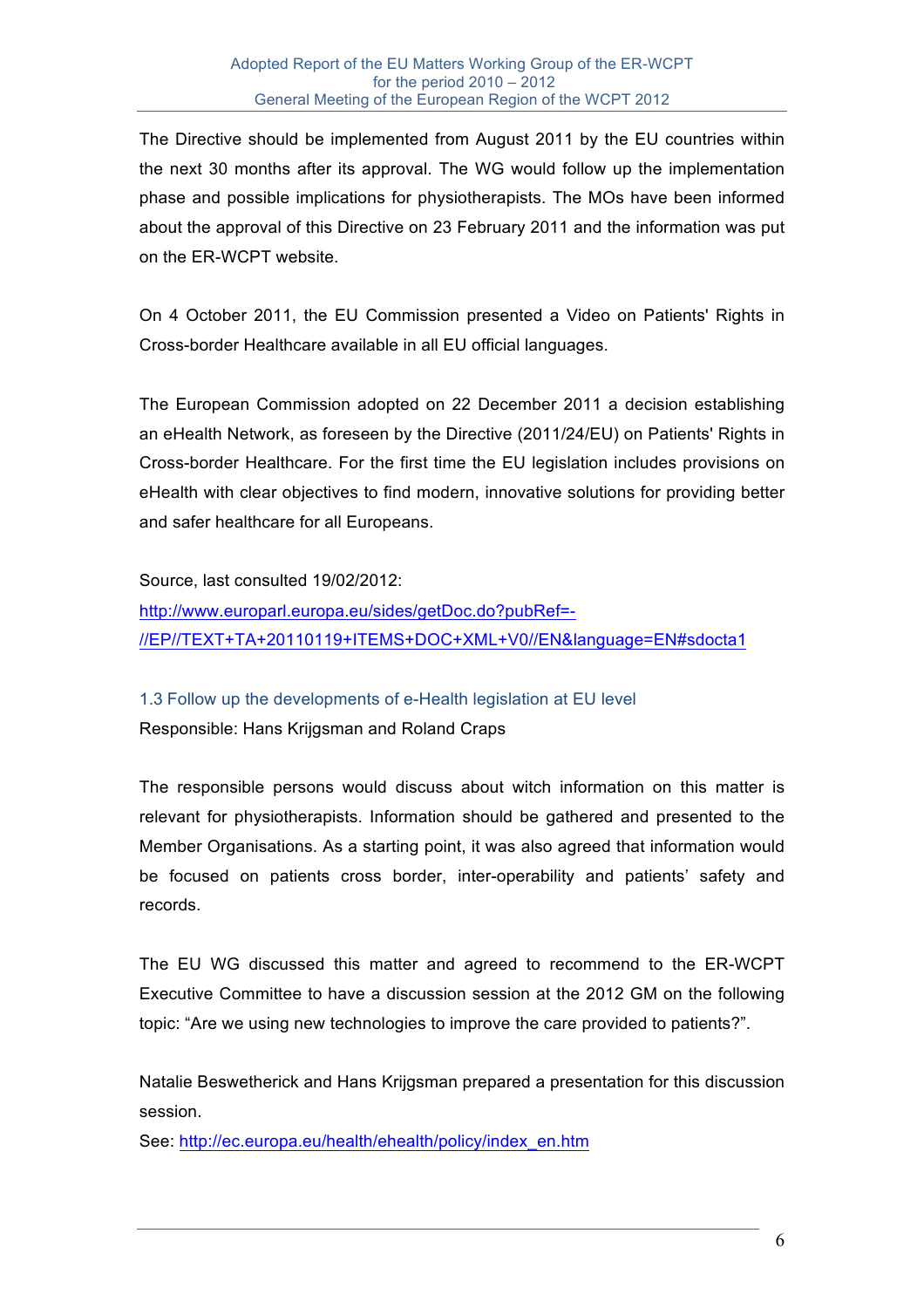1.4 Providing general information about the enlargement of the EU Responsible: the General Secretary and Roland Craps

The EU WG agreed not to continue mapping information on the enlargement on a dedicated report since more accurate information can be found on the website of the EU Commission.

Information: http://ec.europa.eu/enlargement/index\_en.htm

# **2. EU Policy related to the profession of physiotherapy and the users of its services**

#### **2.1** European Health Workforce

Responsible: Roland Craps and Anna Kukka (as of September 2011)

A Ministerial Conference on the EU Health Workforce took place on 9 - 10 September 2010, in Brussels, Belgium. The two day Conference was organised by the Belgian Presidency of the EU and entitled: Investing in Europe's health workforce of tomorrow: scope for innovation and collaboration. Roland Craps attended it.

EU Member States are facing common challenges in ensuring and maintaining an adequate workforce to meet the changing and growing health needs. Due to this reason the Belgian Presidency of the EU Council has decided to draw political priority, in the field of health, to the need to invest in sufficient, motivated and wellskilled health professionals. For this reason, the Presidency organised the conference on this subject, to further raise the awareness for the problem and to support the European Commission's efforts in developing a coordinated approach in supporting national and regional policies in this area. National policies and regulations need to be adapted to evolving patient and health system needs in order to ensure the health systems supply with sufficient and adequately skilled health professionals.

The WG agreed to review all the information gathered at the conference and be alert to follow up and react to further developments on this issue.

Link to the website of the conference with all the presentations:

http://www.health.belgium.be/eportal/Aboutus/eutrio/health/europehealthworkforce/in dex.htm?fodnlang=en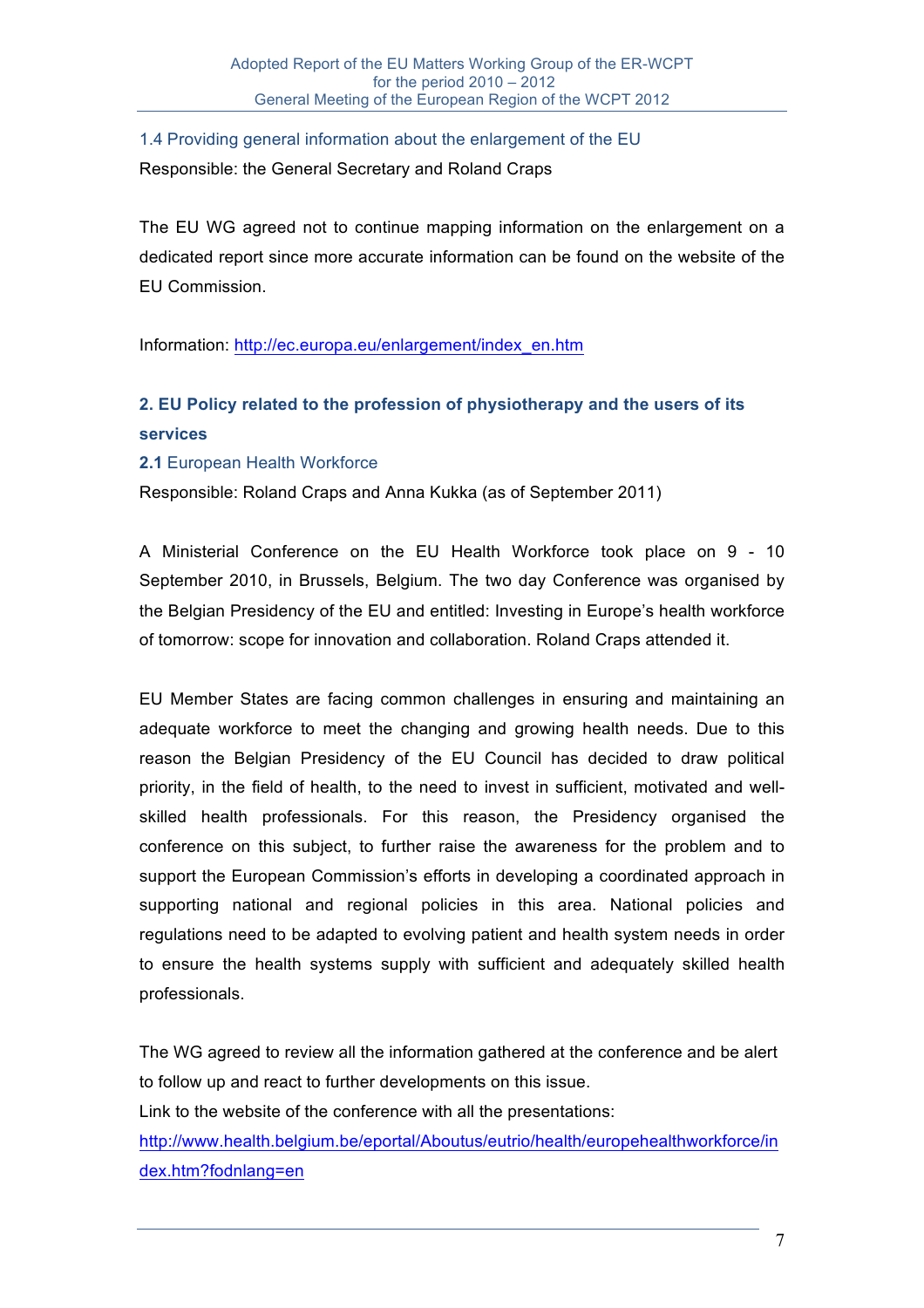Anna Kukka prepared a report on the responses from the stakeholders to the consultation on the Green paper on the European Workforce for Health Care. Link to the Green Paper:

http://ec.europa.eu/health/workforce/green\_paper/index\_en.htm

(Last consulted: 19/02/2012)

On 18 April 2012, the Commission adopted a Communication "Towards a job rich recovery", which sets out a range of measures to encourage employment and strengthen economic growth in Europe. It also identifies healthcare as one of three key sectors with a high employment potential and includes an Action Plan for the EU health workforce (SWD(2012)93 final. See also IP /2012/380).

Healthcare is highly labour intensive and one of the largest sectors in the EU, accounting for about 17 million or 8% of all jobs in the EU.

The main challenges described are:

- An ageing workforce (retirement)
- Demanding working conditions
	- o Long working hours
	- o Stress
	- o Inadequate work-life balance
	- o Burnout and dissatisfaction
- Relatively low pay (in some health occupations)
- New care patterns (increasing number of chronic conditions of the elderly)
- Rise in new technology (needing new skills and competencies)
- Competition with other career choices

Budget constraints are putting health expenditures under strong pressure and often lead to fundamental reforms. Despite the economic downturn, the sector continues to grow. With an ageing population and the rising demand, healthcare remains a key driver for jobs with an estimated 8 million job openings between 2010-2020.

The rising shortage could lead to a shortfall of 15% of care not covered in 2020. This could lead to even more bad working conditions and could have a negative impact on patient safety and quality of care.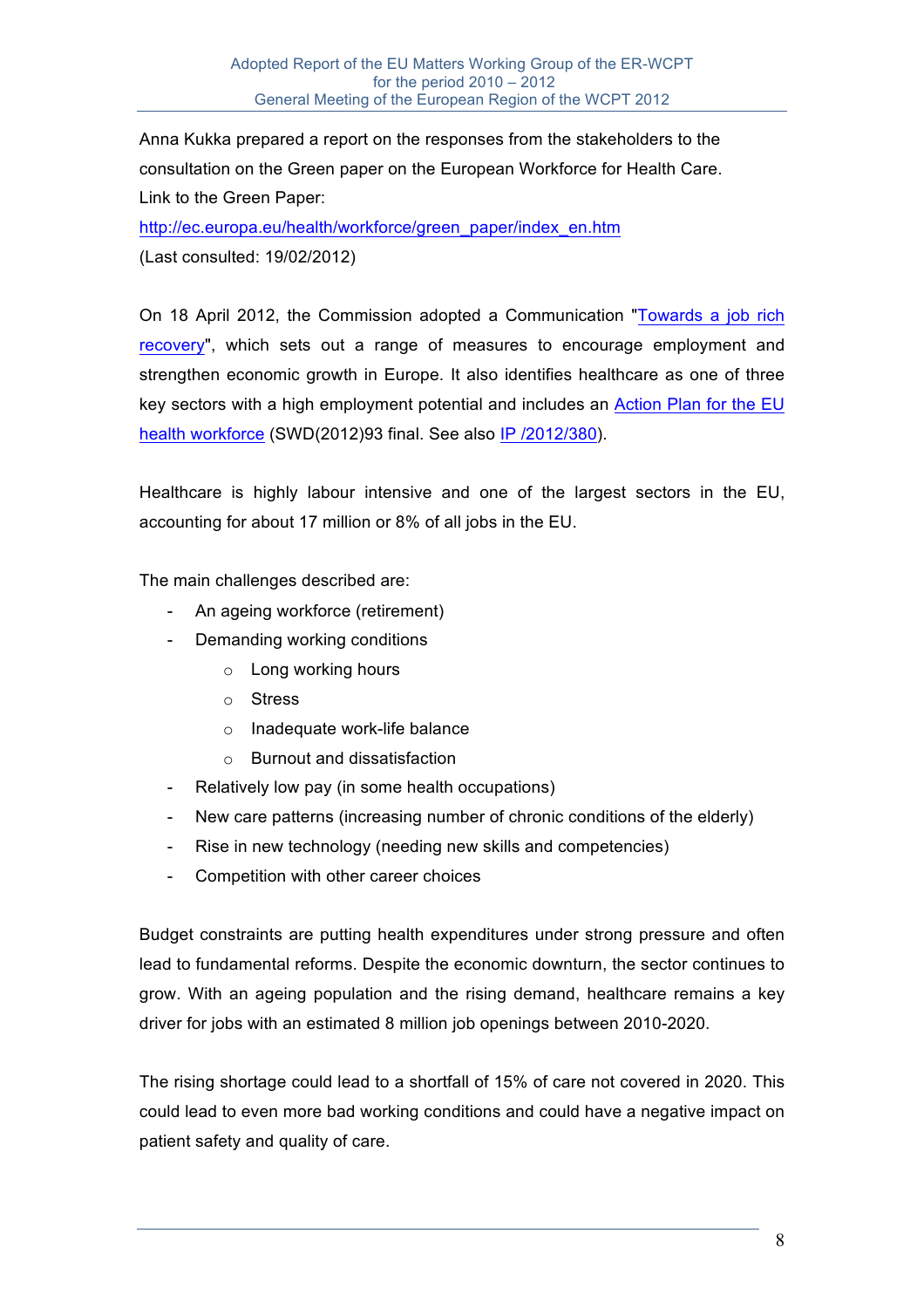The report mentions specifically an estimated shortage of 150.000 dentists, pharmacists and physiotherapists (13,5 %).

The Action Plan for the EU Healthcare Workforce is the feedback from the Green Paper consultation in 2010 that collected 200 responses, including the response from the ER-WCPT. The plan aims to assist Member States to tackle these challenges and sets out actions to foster European cooperation and share good practice helping to improve health workforce planning and forecasting, to anticipate future skill needs, to improve the recruitment and retention of health professionals while mitigating the negative effects of migration on health systems.

Several actions are under development and a 3 year EU Joint action will be launched by the end of 2012, grouping Member States and professional organisations. The Commission aims to share good practice between, also taking into consideration of the WHO Global Code

(http://www.who.int/hrh/migration/code/WHO\_global\_code\_of\_practice\_EN.pdf ), that aims to reduce the negative effects of migration flows in countries suffering from a lack of qualified workers.

Report: Roland Craps, 5/5/2012

The EU Matters WG recommends following up EU developments on this matter during the next period.

**2.2** Monitor the implementation of the Migration Policy at national level

Responsible: Francis Hebting and Roland Craps

The WG was informed about the actions undertaken of the previous years on this matter:

- A report on the implementation of the Migration Policy for Physiotherapists in the European Region was presented at the 2008 GM.
- A revised Migration Policy for Physiotherapists in the European Region was presented at the 2010 GM.
- Two articles of case studies describing how Member Organisations used it in a positive way were developed during the period 2008 - 2010. These case studies were disseminated to the Member Organisations in order to explain how/why the Migration Policy can be used by them.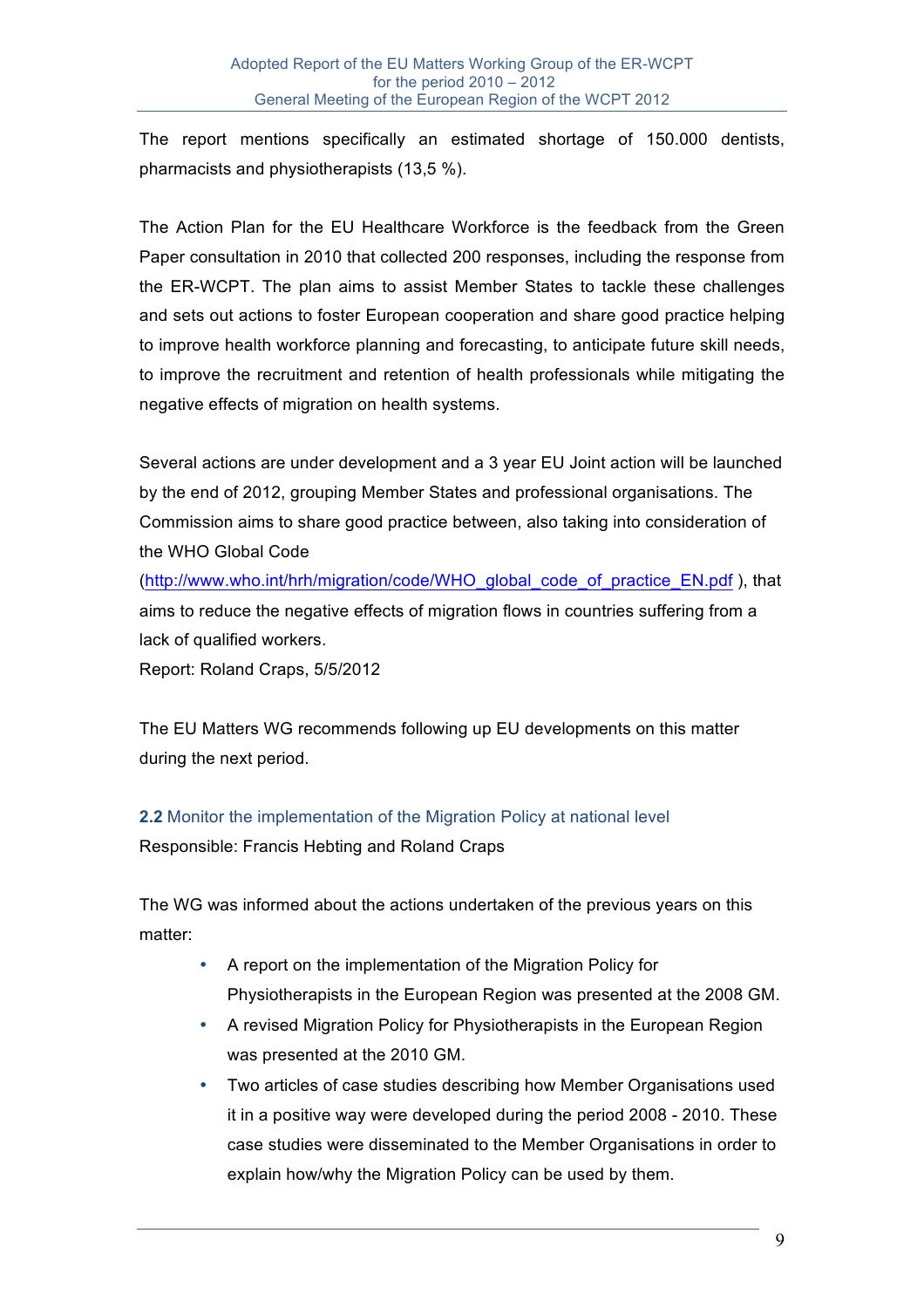In order to continue monitoring the implementation of the Migration Policy at national level, the WG members agreed to reflect on this issue and agreed that the EU developments, such as the Directive of Recognition of Professional Qualifications, have overtaken the requirement for the EU WG to monitor the implementation of the ER-WCPT Migration Policy.

Nevertheless, the WG would continue monitoring migration of physiotherapists in the EU and the Directive 2005/36/EC.

#### **3. Development of information resources and policies**

3.1 Develop resources/policies for approval at the General Meeting / Info Tool Responsible: Hans Krijgsman and Natalie Beswetherick

At the 2010 GM, the EU WG presented for discussion an Info Tool with basic information from the EU and ER-WCPT. The MOs also received a one page survey about the value, needs and content of the tool. The results of the survey were presented to the WG members.

Taking into consideration the comments gathered from the MOs, the WG agreed:

- To finalise the list of information to be included in the Info Tool.
- To prepare the electronic support for the information tool. A PowerPoint short presentation and a pdf.

The info tool was published on the ER-WCPT website on 30 March 2011and the ER-WCPT MOs were informed about it to be promoted among their members.

The Committee agreed that following the agreement that all current ER-WCPT documents and new ones were to be retitled according to the WCPT titles approved at the 2011 WCPT GM, the EC would need to agree where on the website these are to be sited with links to the Info Tool. This issue would be part of the recommendations to the GM in Malta 2012, together with the review and improvement as appropriate. The MOs would also be asked at the GM EU WG discussion about it's use and value.

Link: http://www.physio-europe.org/index.php?action=158

3.2 Identify and disseminate other sources of information relevant to MOs on EU matters (Monitor migration of PTs in the EU)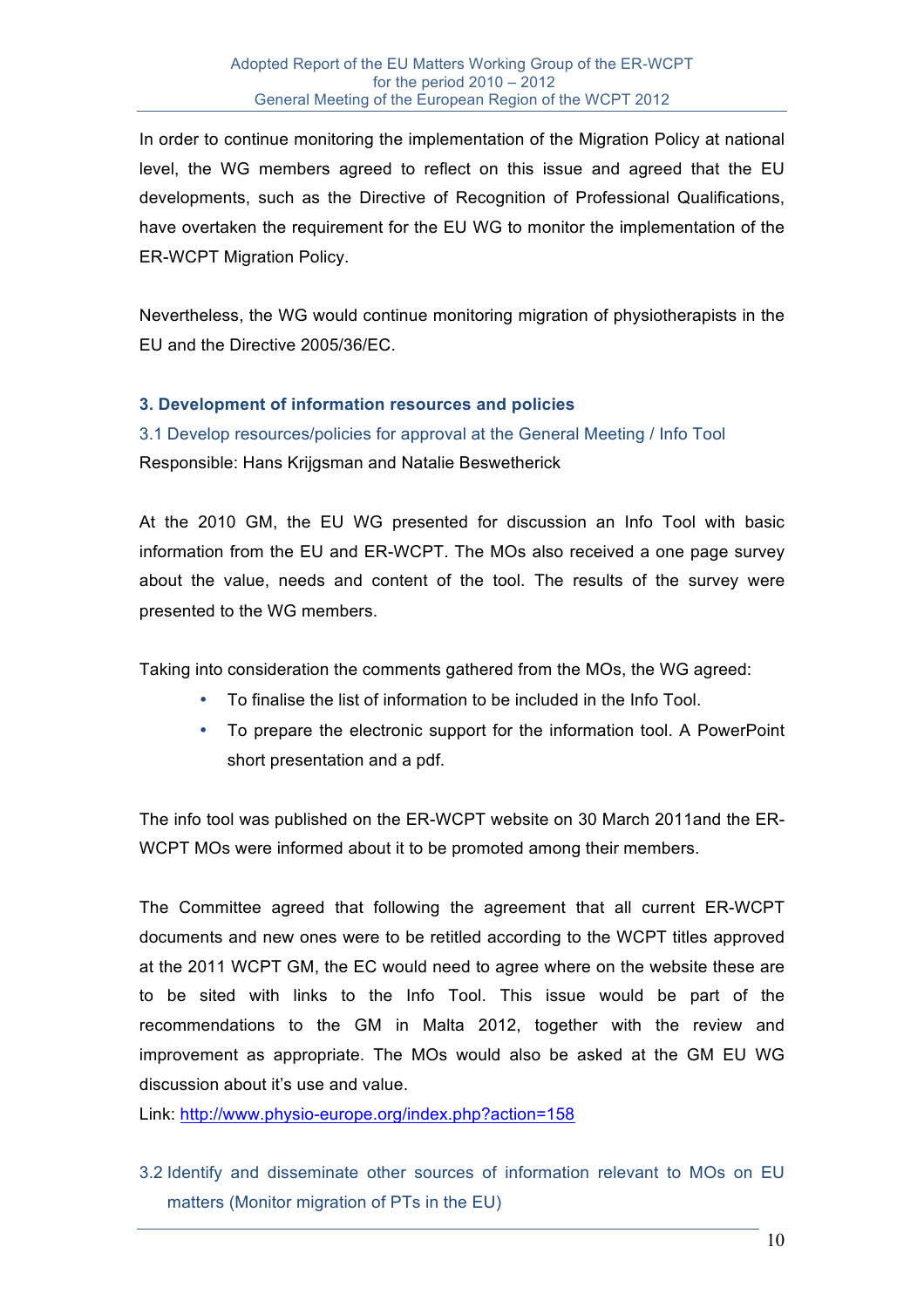#### Responsible: Roland Craps

It was reported that related to the migration statistics, collected by the EU Commission and based on information provided by the national authorities in each Member State, a presentation took place at the 2010 GM highlighting the following points:

- Value of the statistics: they are factual, not updated and not allow to conclude trends on migration neither about the migration process and possible compensation measures
- Informing MOs how to access the data and calculate the relevant statistics as they apply for their use.
- Role of the MOs should take on the responsibility and initiative to contact their national authorities to make sure the information about Physiotherapy as published on EU Commission website is accurate.

However, the MOs have recommended at the GM 2010 in Berlin to continue providing the statistics in an identical way.

The EU WG agreed to continue following up the Migration statistics collected every two years by the EU Commission. It was also noted that there is a link to the website of the EU Commission on the ER-WCPT website under the button 'Statistics': http://ec.europa.eu/internal\_market/qualifications/regprof/stats/dsp\_stats.cfm?profId= 1250

The data have been retrieved and copied into Excel-files, showing the net migration per member state. The total amount of applications have been updated for the years 2008, 2009 and 2010 (preliminary data). The overall total migration from 1997 until 2010 has also been compared with other professionals, showing that physiotherapists occupy the  $4<sup>th</sup>$  place overall, but that there is a downward trend in migration. There are quite a lot of competent authorities that don't provide the information on the website of the European Commission. This makes the information incomplete and quite difficult for interpretation.

#### 3.3 Update of the ER-WCPT website – EU Matters button

Responsible David Gorría and all members (from September 2011).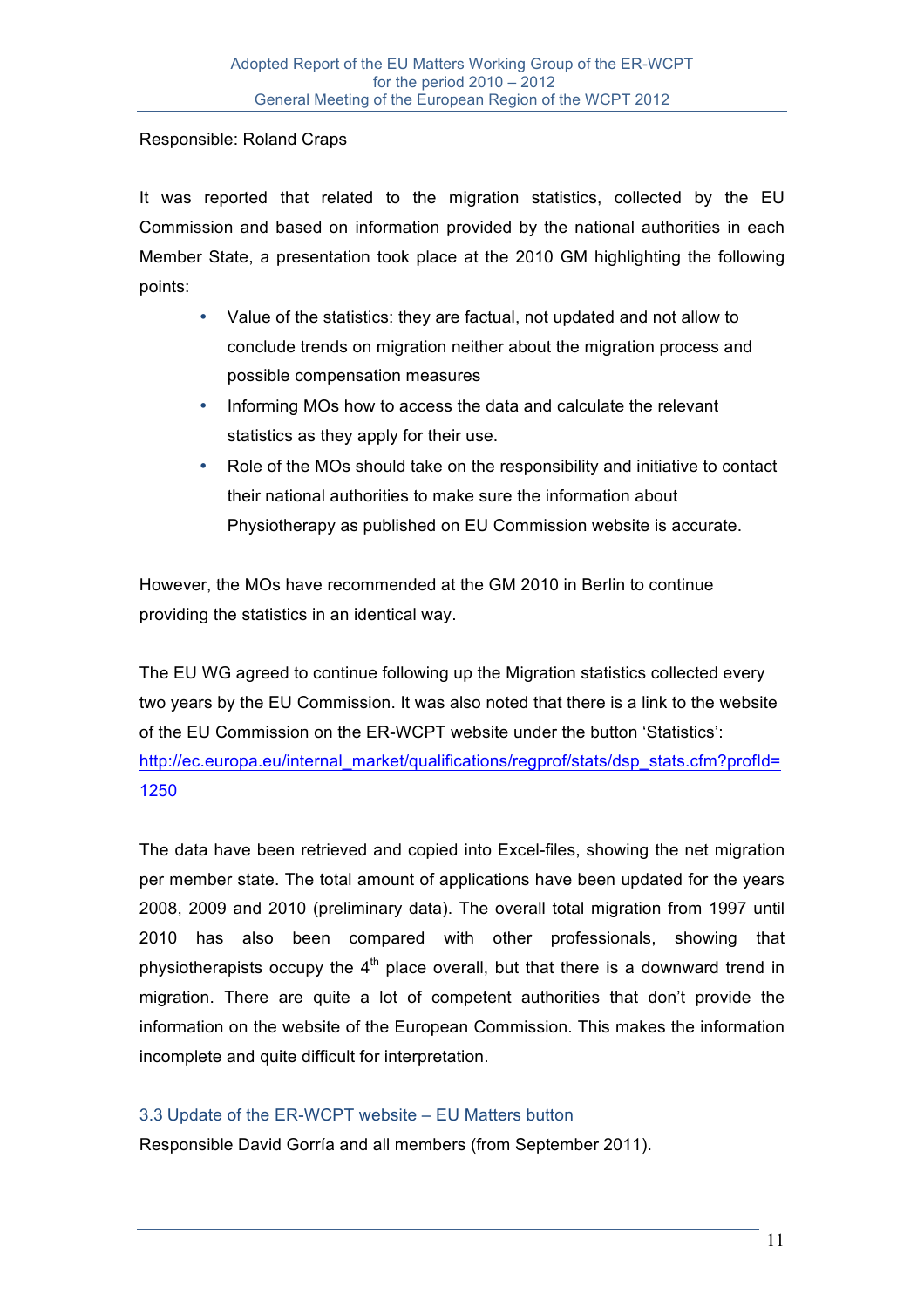The EU Matters button was created on the on the ER-WCPT website during the last WG period and all approved documents from the 2010 GM have been posted and updated.

The EU WG members agreed to review the information on the regional website and agreed to bring suggestions and proposals. It was also agreed to review the website with physiotherapy students and with colleagues not familiar with the web in order to gather their comments for improvement.

The website has been reorganised by the General Secretary in November 2010.

The MOs have been requested to provide the annual update on 10 January 2011 and on 5 January 2012 by sending them an electronic message. There would be further assistance recommended to the EU WG members for the next period.

# 3.4 Monitor developments in electronic patient record keeping in collaboration with the PI WG

Responsible: Roland Craps and Francis Hebting

The EU WG agreed to gather information from the MOs on electronic patient records. With the information gathered, the case studies would be prepared. The purpose of the case studies would be to inform MOs about good practices on this issue. The draft document would be sent for evaluation and/or collaboration to the Professional Issues Working Group.

Some drafts have been developed (Belgium, France) and it was the idea that these would be included in the ER-WCPT newsletter.

However, the EU Matters proposes to the EC to have a discussion session at the 2012 GM on the following topic: "*Are we using new technologies to improve the care provided to patients?*". Natalie Beswetherick and Hans Krijgsman would prepare a presentation for this discussion session.

## **4. Liaisons with health professionals and organisations at EU level**

4.1 And 4.2 European Health Policy Forum and European Public Health Alliance Responsible: the General Secretary and Roland Craps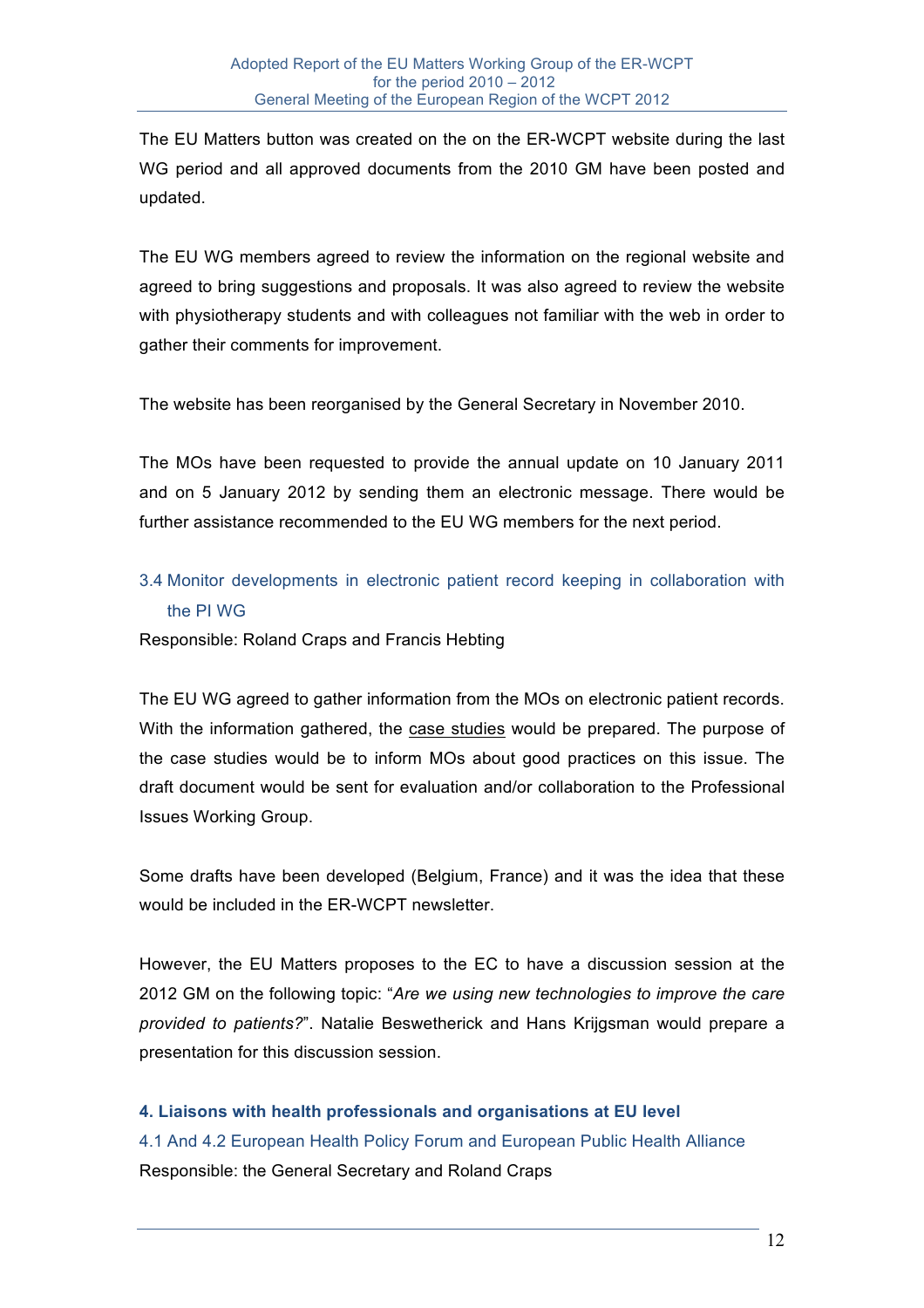The General Secretary has followed and attended meetings reported of the European Public Health Alliance (EPHA) and the European Health Forum (EHF). The Chairman of the EU WG has also attended the meetings of the EHF.

The renewal of the EHF membership is to be foreseen in 2013, and is part of the recommendations for the next period 2012-2014.

4.3 Be proactive with the EU by proving material from the ER-WCPT.

Responsible: the General Secretary

The ER-WCPT has also provided comments to the following consultations:

- 23/05/2011 Online stakeholder consultation Health Security
- 09/06/2011 Future of the Public Health Program 2013

The WG also discussed how to be proactive by providing and making available information about the field of physiotherapy activities and agreed as follows:

- To ask the PI WG for an update of the regional website button named "Info4yourhealth". The button contains leaflets, promotional material and advertisement from the MOs on this issue.
- To ask the MOs to visit DG Health and Consumers of the European Commission website for health promotion videos produced in Europe. The website aimed to share ideas and best practice and to show what had been done in public health campaigns on issues such as addiction prevention, communicable diseases, cancer or nutrition and physical activity. Member Organisations have been asked to publish their material, if available, on the mentioned above website.

## **5. Liaisons with health other WGs in the ER-WCPT**

## 5.1 ER-WCPT Glossary of terms

Responsible: Natalie Beswetherick and all WG members

The Education Matters WG presented at the 2010 GM a reviewed and updated ER-WCPT glossary of terms. The purpose of the regional glossary was to include the definitions needed for the regional documents. It was not created as a dictionary.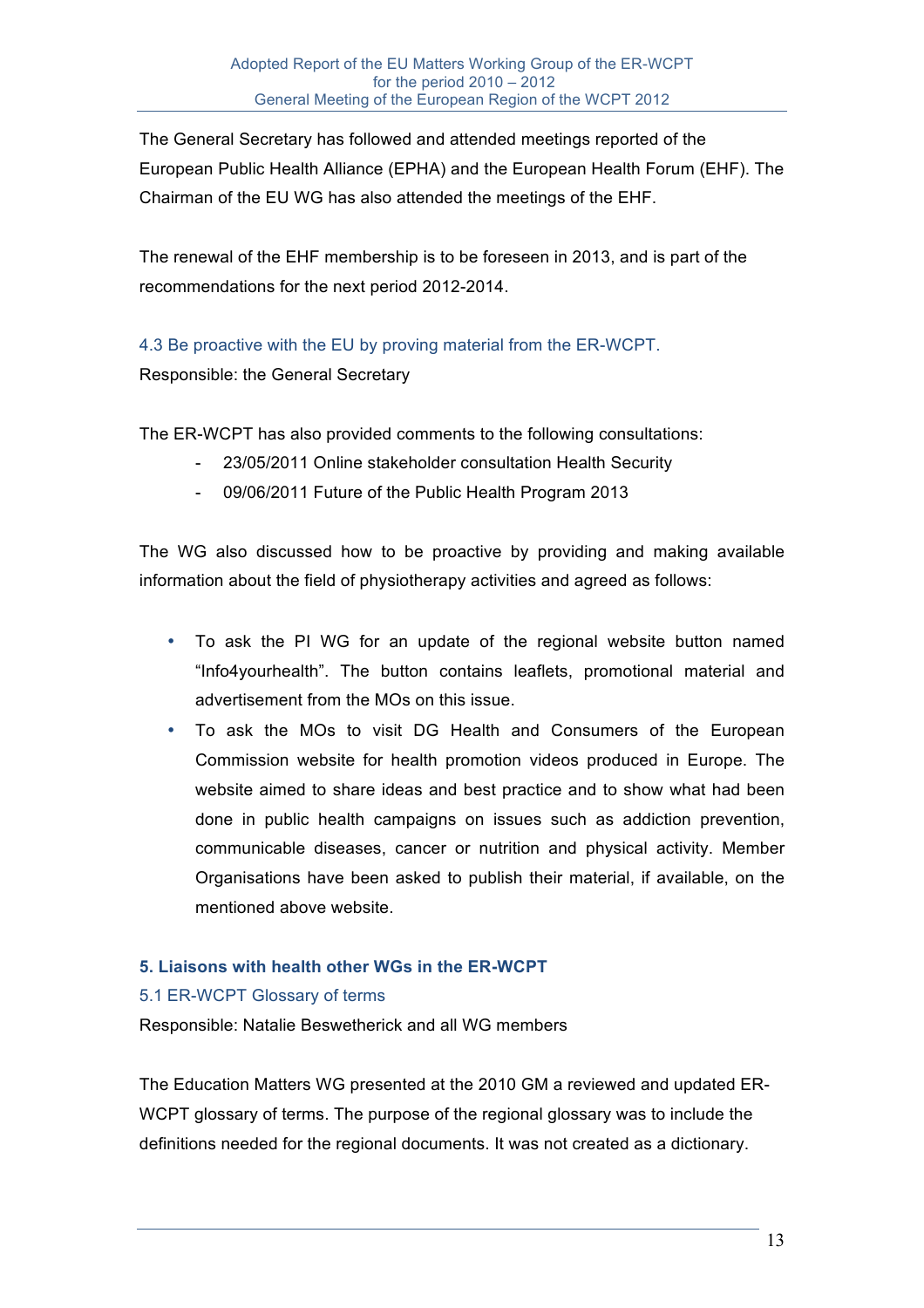Since the glossary also covered EU Matters related definitions, the EU WG reviewed the document and presented them to the Education Matters WG for their consideration.

It was also noted that WCPT was developing a common glossary for use across all regions and the draft regional glossary has been aligned according to it.

5.2 Collaboration with the PI WG in the Keep active / Keep healthy document.

Responsible: Natalie Beswetherick and all WG members

The Professional Issues WG presented for discussion at the 2010 GM a document entitled "Active and Healthy, the role of the Physical Therapist in Physical Activity". The document outlined the role of physiotherapists in public health, health promotion and disease prevention.

The EU Matters WG collaborated with the PI WG by sending their comments on the document. The PI WG reviewed the document during the period 2010 – 2012 taking also into consideration the MOs' comments gathered at the GM 010 and the joint WG meeting in Malta 2011.

5.3 Revise the Health Policy Statement of the ER-WCPT in collaboration with the PI WG. Recognising the role of physiotherapy in public health and the 2020 EU strategy

Responsible: Anna Kukka and Francis Hebting

The EU WG revised the ER-WCPT Health Policy Statement taking into consideration the following matters:

- Raising awareness of the competence of the profession in making a contribution to the public health agenda.
- The 2020 EU Strategy when referring to health matters.

The responsible has been in contact the PI WG members, who have also been asked to review the policy. The revised version of the Health Policy Statement was circulated among the MOs for comments with a deadline fixed on 20 December 2011. The comments were reviewed and added to the document.